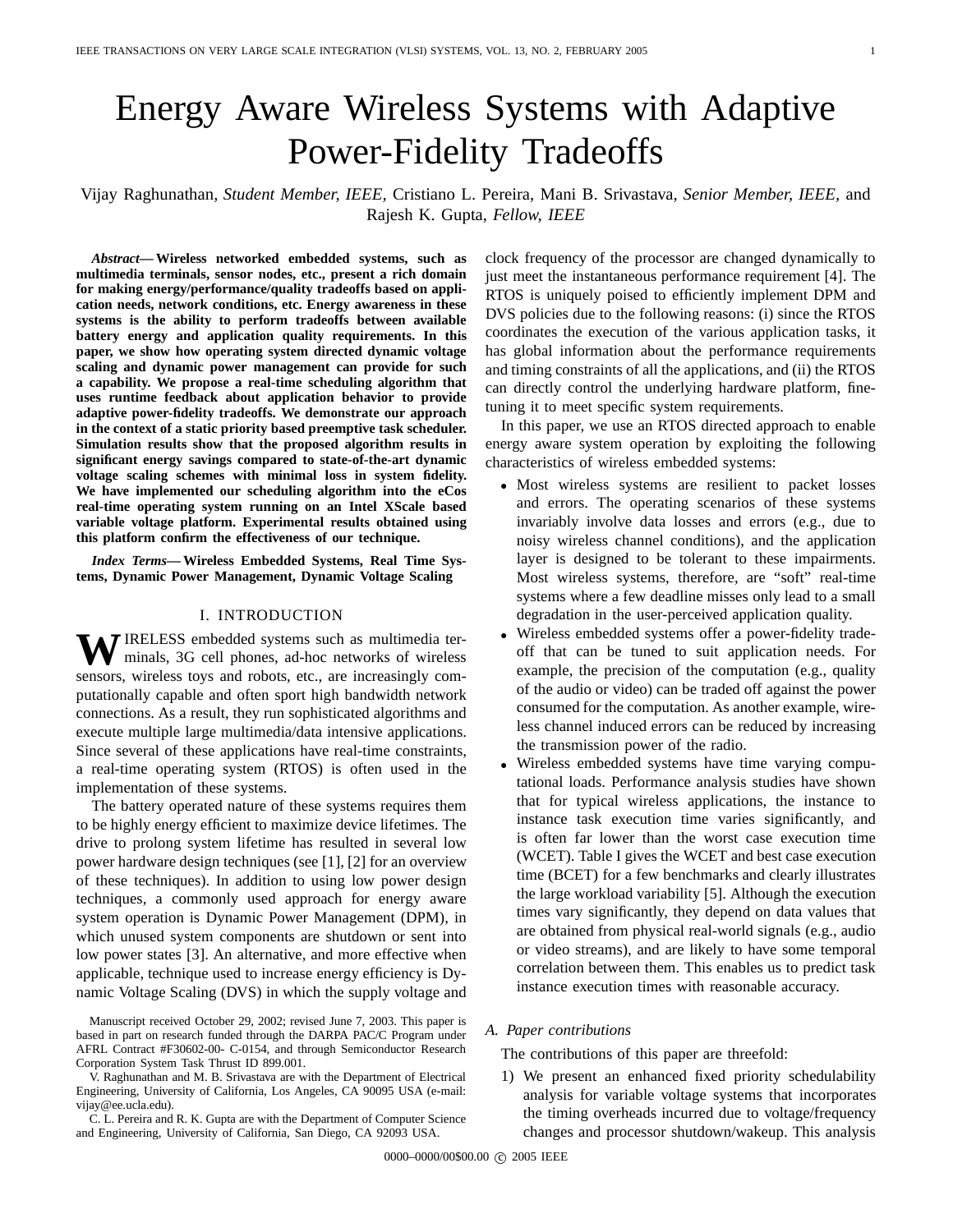TABLE I

VARIATION IN EXECUTION TIMES (IN CLOCK CYCLES) FOR A FEW MULTIMEDIA BENCHMARKS [5]

| Program      | Description                        | <b>BCET</b> | <b>WCET</b> |
|--------------|------------------------------------|-------------|-------------|
| <b>DES</b>   | Data encryption                    | 73.912      | 672.298     |
| <b>DJPEG</b> | JPEG decompression (128x96, color) | 12,703,432  | 122,838,368 |
| <b>FDCT</b>  | JPEG forward DCT                   | 5.587       | 16.693      |

can be used to accurately analyze the schedulability of *non-concrete* periodic task sets, scheduled using the Rate Monotonic (RM) or the Deadline Monotonic (DM) priority assignment schemes.

- 2) We present a proactive DVS technique that exploits the above described characteristics of wireless embedded systems to achieve significant energy savings. A key feature of our technique, not addressed in prior work, is that it yields an adaptive tradeoff between energy consumption and system fidelity/quality.
- 3) Our DVS technique has been implemented into the kernel of the eCos [6] real-time operating system running on an Intel XScale [7] processor. We present measured results to demonstrate the effectiveness of our technique. As part of our implementation, we have also developed a complete software architecture that facilitates application-RTOS interaction for efficient DPM/DVS.

The proposed DVS technique exploits task runtime variation by predicting task instance execution times and performing DVS accordingly. Most previously proposed predictive DVS algorithms [4], [8] are processor utilization based, and hence perform poorly in the presence of latency constraints. In contrast, our technique is tightly coupled to the schedulability analysis of the underlying real-time scheduling scheme, thereby yielding better results than utilization based approaches. The few deadline misses that result from occasional mis-prediction are not catastrophic to performance due to the inherent error-tolerant nature of wireless systems. In addition, our algorithm uses an adaptive feedback mechanism to control the number of task deadline misses. This is done by monitoring recent deadline miss history, and accordingly adapting the prediction to be more aggressive/conservative. Finally, since our technique is based on the enhanced schedulability analysis mentioned above, it can be used to schedule non-concrete task sets, where the initial phase offsets of tasks are unknown. This is unlike several existing variable voltage real-time scheduling schemes, which require the initial phase offsets of the tasks to be known in order to perform hyper-period scheduling.

# *B. Related work*

Energy awareness in wireless embedded systems builds upon advances in DPM, DVS, and real-time scheduling techniques. We briefly discuss related work in these areas.

Shutdown based DPM techniques have been proposed for several system components including processors, hard disks, and wireless network interfaces. The goal of system-level DPM techniques is to obtain an optimized power-state transition policy  $[9]-[12]$ .

Early work on DVS was in the context of a workstation-like environment [13], [14] where average throughput is the metric of performance, and latency is not an issue since there are no real-time constraints. In these techniques, the task scheduler adjusts clock frequency and supply voltage in each discrete time interval based on the processor utilization in the preceding interval. Similar utilization based predictive techniques were studied in [4], [8]. Numerous other DVS techniques have been proposed for low power real-time task scheduling, both for uniprocessor [15]–[25] as well as multiprocessor [26]–[28] systems. A detailed survey of these techniques is presented in [29]. Most uniprocessor DVS techniques target systems with hard deadline constraints, and several of them assume that each task instance executes for its WCET. Even the few schemes that allow deadline misses [4], [8] involve utilization based speed setting decisions, and hence exhibit poor realtime behavior. Moreover, they only consider systems with a single application executing (i.e., a unitasking environment). Pering et al. [20] propose a thread based DVS technique for uniprocessor multitasking systems, based on execution time prediction. Similar to Pering's work, our work considers a uniprocessor, multitasking, real-time environment, and shows that permitting a few deadline misses leads to a significant increase in energy savings and improves the energy scalability of the system. Our work differs from the Pering's work in two ways, (i) while Pering's algorithm permits missed deadlines, it does not provide any control on the number of deadline misses. Through appropriate parameter selection, the proposed algorithm permits the user to control the number of deadline misses, and trade them off for increased energy savings, and (ii) Pering's algorithm is a purely online one, whose complexity scales linearly with the number of tasks present in the system. In contrast, since the proposed algorithm is based on an offline schedulability analysis, the scheduler overhead is independent of the number of tasks in the system, resulting in better scalability. This can be significant for systems with a large number of tasks since online DVS algorithms are invoked during every context switch.

The rest of this paper is organized as follows. Section II presents examples to illustrate the power management opportunities that exist during real-time task scheduling. Section III describes our system model. Section IV presents the enhanced RM schedulability analysis for variable voltage systems. Section V discusses our adaptive power-fidelity tradeoff technique. Section VI details our simulation based performance analysis. Section VII describes the implementation of our technique into eCos. Section VIII presents the conclusions.

# II. BACKGROUND AND EXAMPLES

Next, we describe the basic scheduling approach adopted in our work, and present examples to illustrate the DPM/DVS opportunities that arise during real-time task scheduling.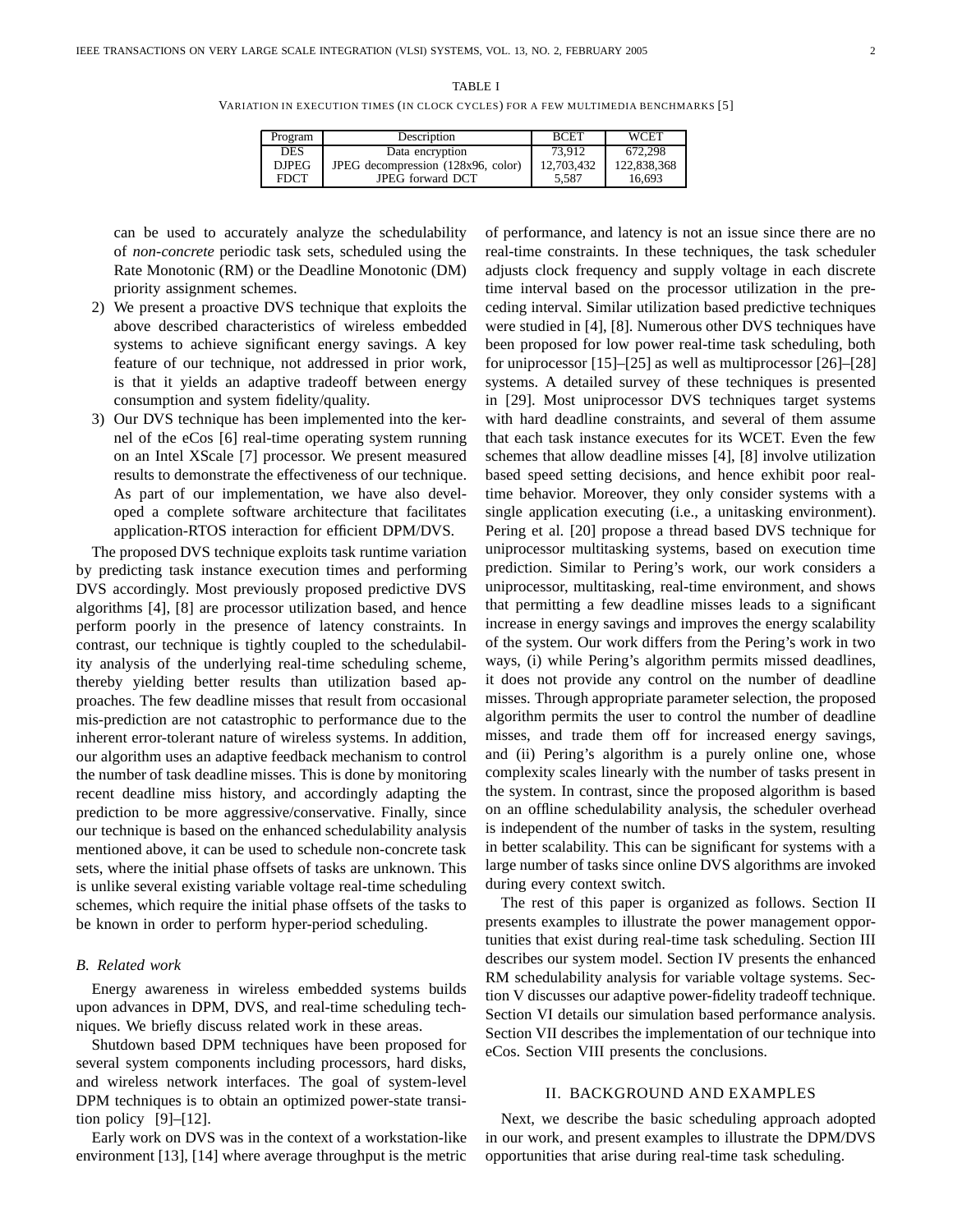TABLE II TASK TIMING PARAMETERS FOR EXAMPLES 1 AND 2

| Task                | Time Period | <b>WCET</b> | Deadline     |
|---------------------|-------------|-------------|--------------|
| Audio decoding      | 60          | l0          | 50           |
| Protocol processing | 70          | 15          | 70           |
| Video decoding      | $120 -$     | 40          | $20^{\circ}$ |

# *A. Task scheduling in RTOS*

The task scheduler of an RTOS is responsible for scheduling a given set of tasks such that real-time constraints are satisfied. Schedulers differ in the type of scheduling policy they implement. A commonly used scheduling policy is Rate Monotonic (RM) scheduling [30]. This is a fixed-priority based preemptive scheduling scheme where tasks are assigned priorities in the inverse ratio of their time periods. Fixed priority based preemptive scheduling is commonly used in operating systems such as eCos, WinCE, VxWorks, QNX, uC/OS, etc., that run on wireless embedded devices such as handheld multimedia nodes. An alternative scheduling scheme is Earliest Deadline First (EDF) scheduling [30], where task priorities are assigned dynamically such that task instances with closer deadlines are given higher priorities. EDF can schedule task sets with a higher processor utilization than can be scheduled by a static priority based scheduling scheme such as RM. However, dynamic priority based scheduling is also more complex to implement since task priorities keep changing during runtime. No matter which scheduling policy is used, the RTOS ensures that at any point of time, the currently active task is the one with the highest priority among the ready to run tasks. The problem of task scheduling on a uniprocessor system in the presence of deadlines is known to be solvable in polynomial time if the system is preemptive in nature [31]. However, the low energy scheduling problem was shown to be NP-Complete in [32], by a reduction from the "*Sequencing with deadlines and set-up times*" problem, described in [31].

## *B. Power management opportunities during task scheduling*

*1) Static slack:* It has been observed in many systems that, during runtime, even if all task instances run for their WCET, the processor utilization is often far lower than 100%, resulting in idle intervals. This slack that inherently exists in the system due to low processor utilization is henceforth referred to as *static slack*. It can be exploited to reduce energy consumption by statically slowing down the processor and operating at a lower voltage. While processor slowdown improves utilization, excessive slowdown may lead to deadline violations. Hence, the extent of slowdown is limited by the schedulability of the task set at the reduced speed, under the scheduling policy used. The following example illustrates the use of static slowdown to reduce energy consumption.

*Example 1:* Consider a simple mobile multimedia terminal shown in Fig.  $1<sup>1</sup>$ . The system receives real-time audio and video streams over a wireless link, and plays them out. Thus, the three main tasks that run on a processor embedded in



Fig. 1. Mobile multimedia terminal used in Examples 1 and 2.



Fig. 2. Task execution schedule for Example 1: (a) Original (b) Statically optimized.

this system are protocol processing, audio decoding, and video decoding. The timing parameters for these tasks are listed in Table II. For simplicity, the initial phase offsets for the tasks are set to zero (however, our algorithm, presented in Section V, makes no such assumptions). The resulting schedule for the time interval [0, 120] when this task set is scheduled on a single processor using the RM priority assignment scheme, is shown in Fig. 2(a). It can be seen from the figure that the system is idle during time interval [90, 120]. This slack can be utilized to lower the operating frequency and supply voltage, thereby reducing the energy consumption. Fig. 2(b) shows the schedule for the same task set with the processor slowed down<sup>2</sup> by a factor of  $\frac{4}{3}$ . As seen from the figure, processor slowdown leads to a reduction in slack<sup>3</sup>. Note that any further reduction in processor speed will result in the video decoding task missing its deadline. When the supply voltage is also scaled, this leads to a decrease in power consumption from 420mW to 184mW, using the power vs. frequency curve for the StrongARM processor, shown in Fig. 4. The energy consumption over the interval [0, 120], therefore, decreases by 41%, compared to a shutdown based policy.

*2) Dynamic slack:* Static slack is not the only kind of slack present in the system. During runtime, due to the variation in the task instance execution times, there is additional slack created when a task instance finishes executing before its WCET. This slack that arises due to execution time variation is henceforth referred to as *dynamic slack*. Dynamic slack can be exploited for DVS by dynamically varying the operating

<sup>&</sup>lt;sup>1</sup>The system shown in Fig. 1 could, in general, be any multitasking, uniprocessor, battery powered system, such as a 3G cell phone or a PDA.

 $2$ For simplicity, we assume that such an exact slowdown is possible. Our algorithm handles the case only a finite set of frequencies are available.

<sup>&</sup>lt;sup>3</sup>While in this example, uniform slowdown of all tasks resulted in a complete elimination of static slack, in general different tasks might require different slowdown factors. Our algorithm does this, if necessary.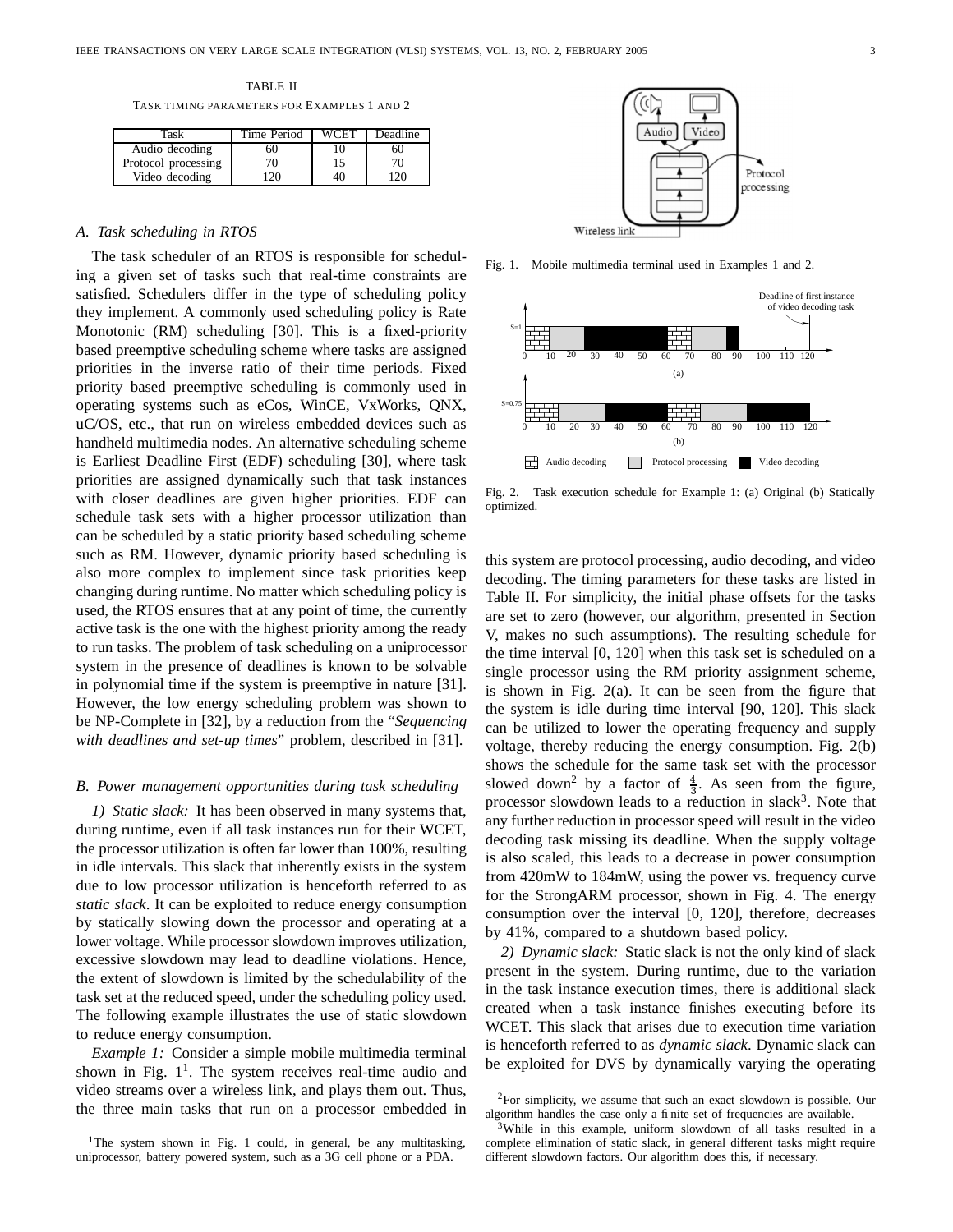

Fig. 3. Task execution schedule for Example 2: (a) Statically optimized (b) After dynamic slowdown.

frequency and supply voltage of the processor to extend the task instance's execution time to its WCET. Thus, the lower a task instance's actual execution time, the more its energy reduction potential. However, to realize this potential, we need to know/estimate the execution time of each task instance. The following example illustrates how dynamic slack can be exploited for DVS.

*Example 2:* Consider the statically optimized schedule for the task set of Example 1 shown in Fig. 2(b). Fig. 3(a) shows the resulting schedule when the video decoding task instance requires only 20 time units to complete execution at maximum processor speed. As a result, the video decoding task now completes execution at time  $t = 60$  units, and does not get preempted. As seen from the figure, this execution time variation creates some dynamic slack. To utilize this slack, the processor frequency and supply voltage are dynamically reduced further during the execution of the video decoding task. If the frequency were to be dropped by a factor of 2 over the already statically optimized value, the slack gets filled up again as shown in Fig.  $3(b)^4$ . Accompanied by appropriate voltage scaling, the energy consumption for the interval [0, 120] now reduces by a further 14% compared to the statically optimized schedule of Fig. 3(a).

The above examples illustrated the energy reduction opportunities present during real-time task scheduling. We next describe our system model, and present an enhanced RM schedulability analysis for variable voltage systems. Using this analysis, we then present our power aware scheduling algorithm that exploits the above illustrated DVS/DPM opportunities to yield large energy savings.

## III. SYSTEM MODEL

## *A. Task timing model*

A set of N independent periodic tasks is to be scheduled on a uniprocessor system. Associated with each task *i* are the following parameters: (i)  $T_i$  is its time period, (ii)  $C_i$  is its worst case execution time (WCET), (iii)  $B_i$  is the best case execution time (BCET), and (iv)  $D_i$  is its deadline. The BCET and WCET can be obtained through execution profiling or other performance analysis techniques [5]. Our techniques are applicable to the general case where  $D_i$  and  $T_i$  are unrelated. We discuss this further in Section IV.



Fig. 4. Power consumption as a function of clock frequency for the StrongARM processor.

# *B. Power model*

We use a power model of the StrongARM processor, which is based on actual measurements, for computing the power consumption. Fig. 4 shows the power consumption of the StrongARM, plotted as a function of the operating frequency. This plot is obtained from actual current and voltage measurements reported in [33] for the StrongARM SA-1100 processor. Using this curve, the power consumption of the processor for a given clock frequency can be calculated. By varying the supply voltage and clock frequency, the variable voltage system can be made to operate at different points along this curve. For a given clock frequency (i.e., speed setting), the energy consumption of a task instance can be computed as the product of the power consumption (obtained from the powerfrequency curve shown above) and the execution time of the task instance. Further, the energy-speed curve is convex in nature [17]. Thus, if two task instances have to be completed by a deadline, due to Jensen's inequality  $\left(\overline{E(r)}\geq E(\overline{r})\right)$  [34], it is more energy efficient to run the two tasks at a constant speed than to change the speed from one task to the other. As will be seen in the next section, our algorithm utilizes this fact by attempting to slow down tasks in a uniform manner, to the extent possible.

## *C. Overheads due to DVS/DPM*

The variable supply voltage is generated using a DC-DC converter. During a voltage transition, it takes a finite amount of time for the output voltage of the DC-DC converter to transition from the present level to the desired level. Efficient DC-DC regulators with fast transition times were reported in [35], [36]. Complementary to the supply voltage variation is the accompanying variation of the clock frequency. The phase locked loop present in the clock generation circuitry also takes a finite amount of time to settle at its steady state value, after a frequency change. Further, shutting down and waking up the processor involve a non-zero time and power overhead. These overheads have to be explicitly accounted for during task scheduling. For variable voltage real-time systems, the timing overheads have to be incorporated into the task-set

<sup>&</sup>lt;sup>4</sup>Note that in Fig. 3(b), the video decoding task is preempted at time  $t = 60$ units, and resumes execution later to complete at time  $t = 120$  units.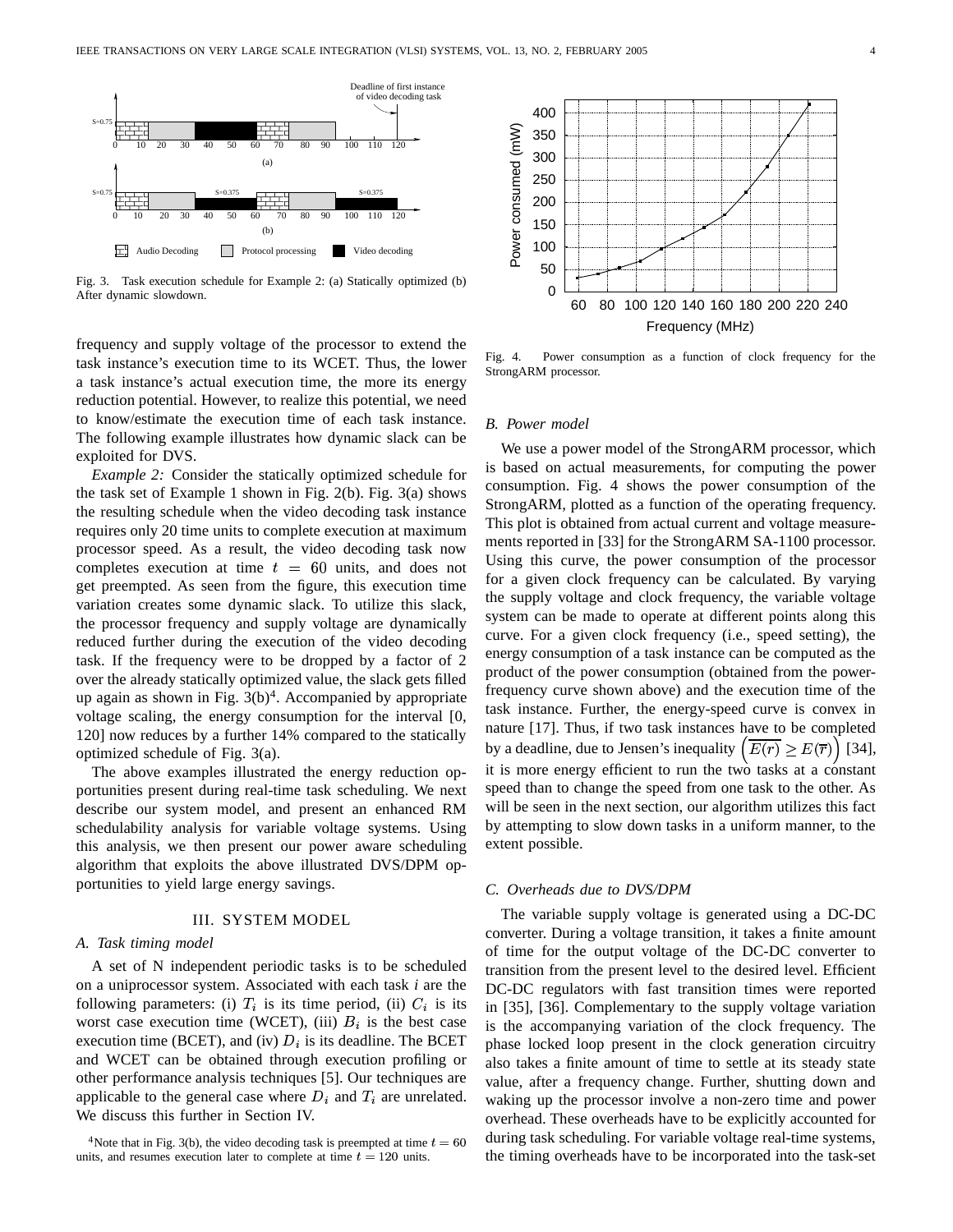schedulability analysis to guarantee the schedulability of tasks. The energy overheads have to be considered while computing the energy savings obtained through the use of DVS and DPM. Commercial processors till recently had large frequency transition overheads (for example, the StrongARM [37] takes 150  $\mu$  seconds to change its frequency). However, these transition times are considerably lower in more recent processors as designers realize the effectiveness of DVS. The transition overhead is around 30  $\mu$  seconds in the XScale processor [7]. We use a stall duration of 150  $\mu$ seconds in our simulations, since the power model used is that of a StrongARM processor. However, in our implementation (Section VII), the stall duration is only  $30\mu$  seconds, since our experimental testbed is based on the XScale processor. Finally, although some processors [20] developed at academic institutions allow the computation to continue while the voltage and frequency are being changed, commercially available processors such as the XScale do not permit this. Therefore, in our simulations, the processor is stalled for the duration of the frequency change, resulting in some wasted energy (although this is insignificant since the processor clock is frozen). We account for all the above mentioned overheads in our energy calculations.

## IV. RM SCHEDULABILITY ANALYSIS

Several schedulability analysis results exist for RM scheduling [38]. However, none of them consider variable voltage/frequency processors. Since processor shutdown, processor wakeup, and voltage and frequency changes take a finite amount of time, they affect the timing behavior of the system. In this section, we present an enhanced schedulability analysis for RM scheduling, which takes into account the overheads introduced due to DPM/DVS. We denote the time taken to shutdown/wakeup the processor by  $T<sub>S</sub>$ , and the time taken for a voltage/frequency change by  $T_V^5$ .

# *A. The*  $D_i \leq T_i$  *case*

The schedulability analysis for RM scheduling for the case  $D_i \leq T_i$  is presented in [38], in which necessary and sufficient conditions are derived for the schedulability of a non-concrete (i.e., unknown initial phases for the tasks) periodic task set. The *response time* of a task instance is defined as the amount of time needed for the task instance to finish execution, from the instant at which it arrived in the system. The worst case response time (WCRT), as the name indicates, is the maximum possible response time that a task instance can have. For a conventional fixed speed system, the WCRT of a task under the RM scheduling scheme is given by the smallest value of  $R_i$  that satisfies the equation [38]:

$$
R_i = C_i + \sum_{j \in hp(i)} \left[ \frac{R_i}{T_j} \right] \times C_j \tag{1}
$$

where  $hp(i)$  denotes the set of tasks with priority greater than that of task i,  $C_i$  denotes the worst case execution time of

task *i*,  $\lceil \cdot \rceil$  denotes the ceiling operator, and  $R_i$  is simply an intermediate variable used in computing the WCRT. Equation (1) can be solved using an iterative technique. The summation term on the right-hand-side of the equation represents the total interference that an instance of task  $\overrightarrow{i}$  sees from higher priority tasks during its execution. Task  $i$  is schedulable iff the WCRT of the task is less than or equal to its deadline  $D<sub>i</sub>$ . Our enhanced schedulability analysis is based upon three observations.

- 1) Slowing down a task by a factor  $\alpha$  increases its computation time by the same factor. Therefore, given a set of slowdown factors  $\alpha_i, i \in \{1, \ldots, N\}$ , the computation time for task *i* now becomes  $(\alpha_i \cdot C_i)$ .
- 2) Each higher priority task instance that arrives during the lifetime of a lower priority task instance adds either  $T_V$  or  $2 \cdot T_V$  to the response time of the lower-priority task instance, where  $T_V$  is the time taken to change the processor frequency/voltage. This is the preemption related overhead of DVS. It takes  $T_V$  time units to change the voltage to execute the higher priority task instance, and another  $T_V$  units to change back to resume execution of the preempted task instance, and the worst case for a task instance occurs when this procedure repeats for every higher priority task instance that arrives during its lifetime. So, the worst case interference that a higher priority task instance contributes is equal to  $2 \cdot T_V$ . However, when the higher priority task is being executed, suppose a task with priority in between that of the currently running task and the preempted task arrives. It is easy to see that this task instance only causes an interference of  $T_V$ .
- 3) The maximum amount of blocking that can be faced by a task instance, and which is not preemption related is *Max.*  $\{2 \cdot T_{shut} + T_V, 2 \cdot T_V\}$ , where  $T_{shut}$  is the time taken to shutdown/wakeup the processor. Since the processes of voltage/frequency change or shutdown cannot be preempted, each task instance may be blocked for an amount of time if it arrives just after a voltage/frequency change or a shutdown has been initiated.

Based on the above observations, the following theorem can be used as a sufficient condition for the schedulability of a task set under RM scheduling on a DVS enabled system.

*Theorem 1:* A non-concrete periodic task set is guaranteed to be schedulable on a variable voltage processor, under the RM scheduling policy if, for every task i,  $WCRT(i) \leq D_i$ where  $WCRT(i)$  is the smallest value of  $R_i$  that satisfies the equation:

$$
R_i = \alpha_i \cdot C_i + Max \{ 2 \cdot T_S + T_V, 2 \cdot T_V \}
$$
  
+ 
$$
\sum_{j \in hp(i)} \left( \left\lceil \frac{R_i}{T_j} \right\rceil \times (\alpha_j \cdot C_j + 2 \cdot T_V) \right)
$$
 (2)

where  $\alpha_n$  is the slowdown factor for task n.

# *B. The*  $D_i$  >  $T_i$  *case*

The schedulability analysis for the case when  $D_i > T_i$  is more complex. For fixed speed systems, when  $D_i$  and  $T_i$  are

<sup>5</sup>The time taken for a voltage change could be different from the time taken for a frequency change. In that case,  $T_V$  is the maximum of the two values. Further, the voltage/frequency change will be accompanied by a context switch, whose overhead can also be added to  $T_V$ .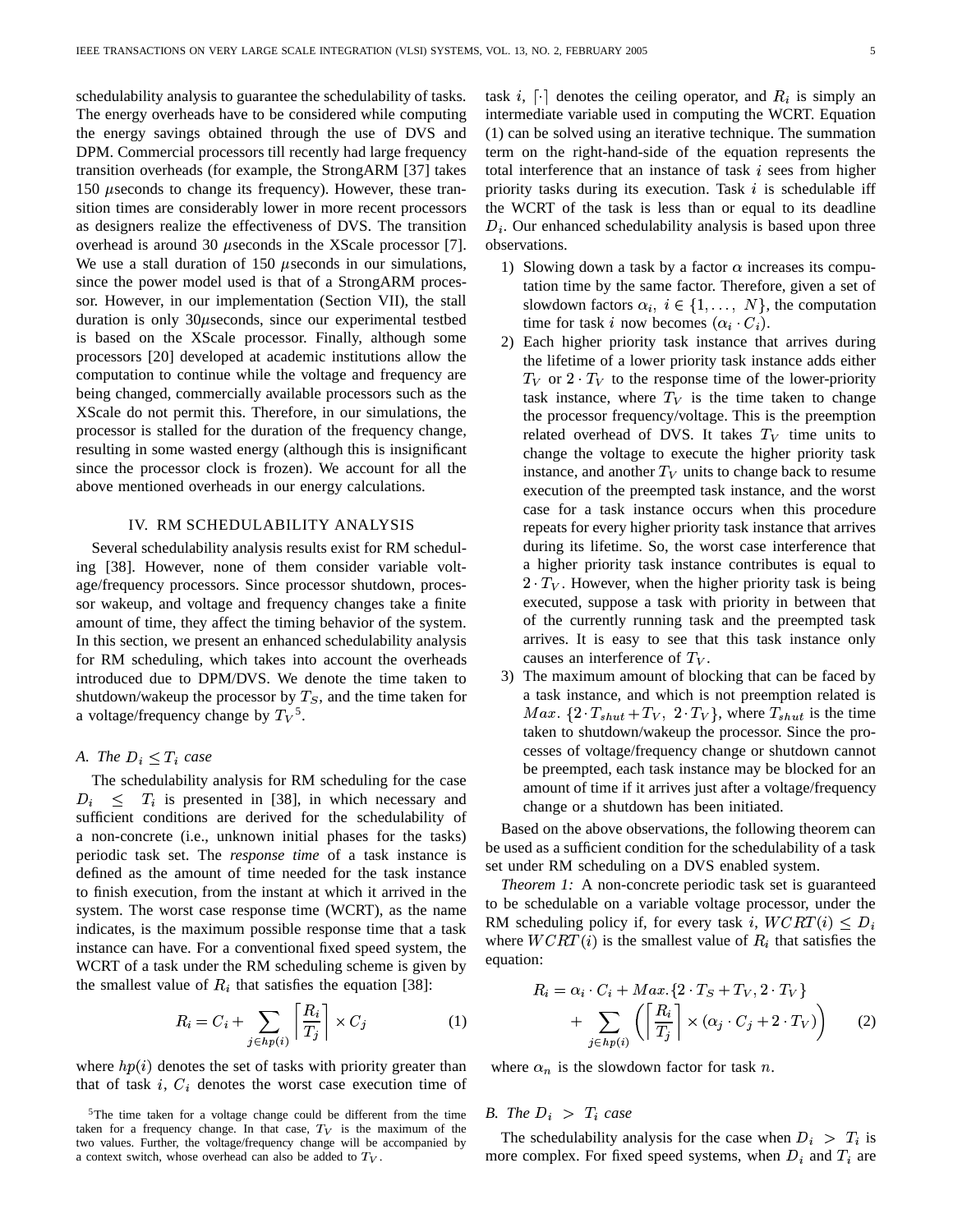unrelated, the WCRT of task  $i$  is given by [38]:

$$
WCRT(i) = Max. \ 0 \leq q \leq Q \ \{W_{i,q} - q \cdot T_i\} \tag{3}
$$

where  $Q$  is the smallest non-negative integer value that satisfies  $W_{i,Q} \leq (Q+1) \cdot T_i$ , and  $W_{i,q}$  is the smallest solution to the equation:

$$
W_{i,q} = (q+1) \cdot C_i + \sum_{j \in hp(i)} \left[ \frac{W_{i,q}}{T_j} \right] \times C_j \tag{4}
$$

The task set is schedulable if, and only if,  $WCRT(i)$  <  $D_i$ ,  $\forall i \in \{1,\ldots,n\}$ . Intuitively, the above analysis implies that the WCRT may not occur for the first instance of the task, and we may need to check the schedulability for multiple instances of the task. In the case of variable voltage systems, using the three observations listed in Section IV.A., the schedulability test reduces to a sufficient condition, and Equation (4) is changed to:

$$
W_{i,q} = (q+1) \cdot \alpha_i \cdot C_i + Max \cdot \{2 \cdot T_S + T_V, 2 \cdot T_V\} \quad \text{atin}
$$
  
+ 
$$
\sum_{j \in hp(i)} \left( \left\lceil \frac{W_{i,q}}{T_j} \right\rceil \times (\alpha_j \cdot C_j + 2 \cdot T_V) \right) \quad \text{(5)} \quad \text{task}
$$

where  $\alpha_i$  is the slowdown factor for task *i*. Note that the  $D_i \leq T_i$  case is just a special case of this enhanced equation. When  $D_i \leq T_i$ , Equations (3) and (4) are satisfied for  $Q = 0$ . The offline component of our algorithm uses this enhanced sufficient schedulability test to compute static slowdown factors for each task.

# V. ALGORITHM

We consider a priority based, preemptive scheduling model where the priority assignment is done statically, using the RM priority assignment policy 6 . Task instances that do not finish executing by their deadline are killed. Our algorithm adjusts the processor's supply voltage and clock frequency whenever a new task instance first starts executing, as well as every time it resumes execution after being preempted by a higher priority task. Also, our algorithm uses a constant speed setting between two points of preemption in order to maximally exploit the convexity of the energy-speed curve. The pseudo-code of our algorithm is shown in Fig. 5 and 6. The crucial steps of our algorithm are described next.

# *A. Static slowdown factor computation*

This component of our algorithm involves a schedulability analysis of the task set. It is executed whenever a new task (e.g., audio/video decoding) enters the system and registers itself with the scheduler. Given the task set to be scheduled, the procedure COMPUTE STATIC SLOWDOWN FACTORS performs a schedulability analysis (as described in Section IV), and computes the minimum operating frequency for each task, at which the entire task set is still schedulable. Every task is slowed down uniformly till one or more tasks reach their critical point (i.e., they are "just" schedulable). This is done by

 deadlines. In summary, this iterative procedure gives us a new  $\vec{a}$  augments this static slowdown with a dynamic slowdown the function Scale WCET(). At this juncture, further slowdown of any task with higher priority than any of the critical tasks will render at least one critical task unschedulable. Therefore, only the tasks, if any, with lower priority than any of the critical tasks can be slowed down further without affecting the schedulability of the task set. The procedure continues till there is no further scaling possible while satisfying all task reduced frequency for each task such that the entire task set is just schedulable. The online component of our algorithm factor, computed at runtime, to increase energy savings.

# *B. Dynamic slowdown factor computation*

The online component of our algorithm invokes the COM-PUTE DYNAMIC SLOWDOWN FACTOR procedure, listed in Fig. 6, to dynamically alter the supply voltage and operating frequency of the system in accordance with recent task execution statistics. Thus, while the offline component of our algorithm computes *task* specific static slowdown factors, the online component augments this with *task instance* specific dynamic slowdown factors. The COM-PUTE DYNAMIC SLOWDOWN FACTOR procedure is called each time a new task instance starts, or resumes execution after being preempted by a high priority task. The algorithm sets the processor speed and voltage based on an estimate of the task instance execution time.

*1) Runtime prediction strategy:* A novel feature of our algorithm is that it involves a *proactive* DVS scheme. In contrast, a majority of existing DVS techniques are reactive in nature. Therefore, in conventional schemes, any slack that arises due to a task instance completing execution early is distributed to task instances that follow, using (possibly complex) dynamic slack reclamation algorithms. Our technique, on the other hand, attempts to avoid the creation of slack altogether through the use of a predictive technique, eliminating the need for slack reclamation. In our scheme, the execution time of a task instance is predicted as some function of the execution times of a fixed number of previous task instances. An execution history database is maintained for each task, that is updated every time a task instance finishes executing or is killed due to a deadline miss. The function used to compute the execution time determines the type of predictor. We have evaluated our techniques using a simple average predictor model, as well as an exponentially weighted average one. Both these are simple prediction schemes that place a light computational load on the scheduler. Since the results were very similar in the two cases, we only report the results obtained using the weighted average model. The use of a more complex predictor will improve prediction accuracy. However, this will increase the computational burden on the scheduler since the predictor is executed every time a task instance starts or restarts after preemption.

*2) Improving prediction accuracy:* In order to improve prediction accuracy while retaining simplicity, we extend the prediction strategy to use *conditional prediction* as described below. Every time a task instance is preempted, the predicted

<sup>&</sup>lt;sup>6</sup>Although not analyzed in this paper, our algorithm is also applicable to dynamic priority scheduling, such as Earliest Deadline First scheduling, using an appropriately modified schedulability analysis.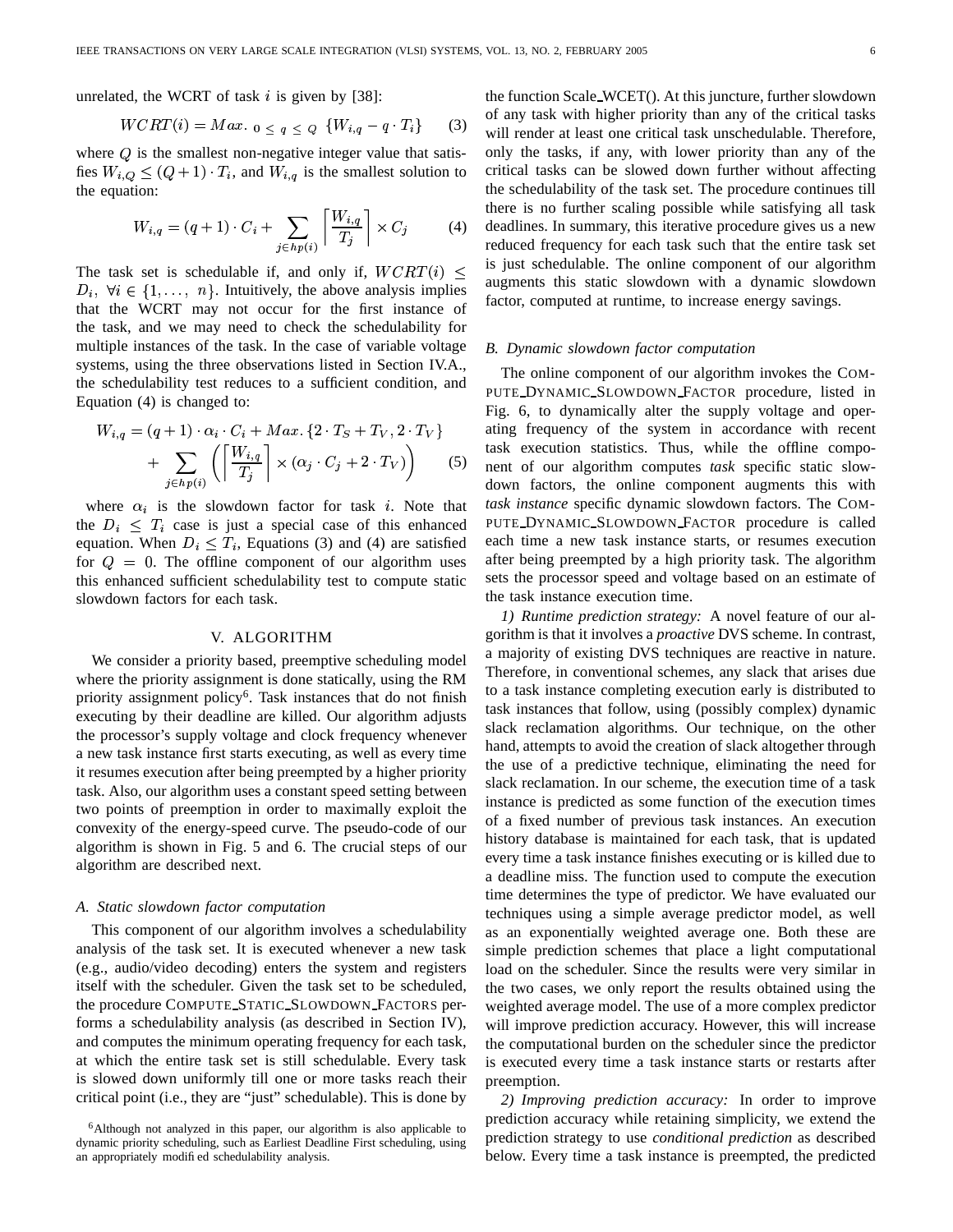```
Procedure COMPUTE_STATIC_SLOWDOWN_FACTORS
Inputs: \tau, Time Periods[], WCETs[], Deadlines[]
Outputs: Static_Slowdown_Factors[ ]
 SET S = \tau //Tasks that can be slowed down further
 SET SI = \phi//Tasks that will miss deadline upon further scaling
 Current Scaling Factor = 1;
 For each task i in S
   Static Slowdown Factor[i] = 1;
  While (S := \phi) {
   f = Scale WCET (Time Periods[ ], WCETs[ ], Deadlines[ ], S, Static Slowdown Factor[ ]);
   S1 = Tasks that will miss deadlines with further scaling;
   Current Scaling Factor * = f;
   For each task i in S
     Static Slowdown Factor[i] = Current Scaling Factor;
   S = All tasks with priority less than the lowest priority task in S1;
  4
\mathbf{1} and \mathbf{1} and \mathbf{1} and \mathbf{1} and \mathbf{1} and \mathbf{1} and \mathbf{1}
```
Fig. 5. Pseudo-code for the offline component of the proposed algorithm.

remaining time for that task instance is recalculated as the expected value of the execution history distribution from the already elapsed time to the WCET of the task. This gives the predicted remaining time of the task, given that it has already run for the elapsed time. This improves the prediction accuracy, and reduces the probability of under-prediction, in turn reducing the probability of missed deadlines. As a side effect, it also reduces the impact of the original prediction model. This explains why we obtained similar results using the simple average and weighted average predictors.

*3) Adaptive power-fidelity tradeoff:* Some applications may not be able to tolerate the number of deadlines that are missed using the above described predictive scheme. Therefore, we introduce an adaptive feedback mechanism into the prediction process. The predicted execution time of a task instance is altered using an adaptive multiplicative factor, as shown in the pseudo-code of Fig. 6. Deadline miss history is monitored using a moving window mechanism, and if the number of deadline misses is found to be increasing, the prediction is made more conservative, reducing the probability of further deadline misses. Similarly, a low/decreasing deadline miss history results in more aggressive prediction in order to increase energy savings. This is implemented as follows. If there are more than  $T1$  deadline misses in the last  $WINDOW$  or restarts after b task instances, the algorithm becomes more conservative and increases the adaptive factor by  $I$ . Similarly, if the number of deadline misses in the last  $WINDOW$  task instances is less than  $T2$ , then the algorithm becomes more aggressive and decreases the adaptive factor by  $D$ . A lower bound,  $ADAPTIVE\_LB$ , dictates the maximum aggressiveness of the algorithm. The prediction scheme is now adaptive to a recent history of missed deadlines, becoming more conservative in response to deadline misses and becoming more aggressive if no deadline misses occur over the past few instances. This adaptive control mechanism ensures that the

number of deadline misses (which is representative of system fidelity) is kept under tight check at all times. The choice of the various parameters depends on how aggressive/conservative the user wants to be in the energy-fidelity tradeoff, a detailed analysis of which is beyond the scope of this paper. Note that in order to keep the algorithm and implementation simple, we have made the deadline miss history and all the parameters of the adaptive algorithm global parameters. An alternative, although more complicated, approach would be to perform the adaptation on a per-task basis. Such an approach would permit better control on the fidelity of individual applications. Finally, note that this adaptive scheme is also useful in the case when applications can tolerate more deadlines than missed through the use of the baseline predictive scheme. In such a situation, the adaptive scheme can be used to obtain an increase in energy savings at the cost of more deadline misses. Thus, the application can adjust the operating point along an energy-fidelity curve, which enhances its energy scalability. For example, as the system runs out of energy, it can scale down its fidelity gracefully. To the best of our knowledge, existing DVS schemes do not provide this capability.

*4) Voltage variation policy:* Our algorithm recomputes the voltage setting every time a task instance first starts executing, or restarts after being preempted. The pre-computed static slowdown factor for the task is augmented with a dynamic slowdown factor for the specific task instance that is about to start executing. The dynamic slowdown factor is computed by stretching the task instance's predicted execution time to reach its WCET. The product of the static and dynamic factors is the final slowdown factor. The processor's operating frequency is then decreased by this factor, the corresponding supply voltage is set, and execution of the task instance begins. This dynamic slowdown spreads the execution to fill otherwise idle time intervals, enabling operation at a lower supply voltage and clock frequency.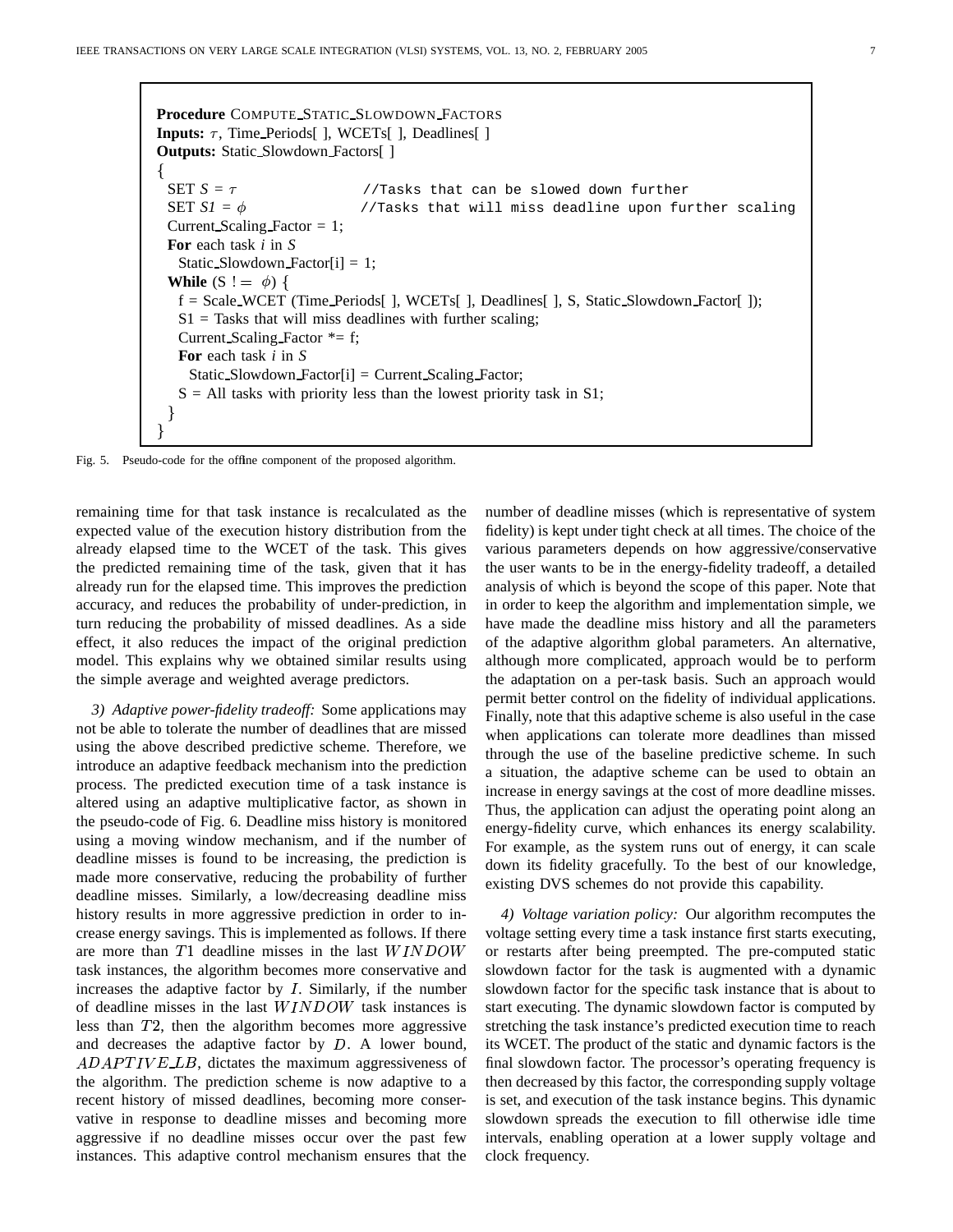**Procedure** COMPUTE DYNAMIC SLOWDOWN FACTOR **Inputs:** WCET, Deadline Miss History, Execution History **Output:** Dynamic\_Slowdown\_Factor  $P = P$ REDICT\_TIME (Execution History);  $\alpha$  = ADAPTIVE FACTOR (Deadline Miss History,  $\alpha$ );  $P = P * \alpha$ ; Dynamic Slowdown Factor = WCET  $/$  P; <sup>4</sup> **Procedure** PREDICT TIME **Input:** Execution History **Output: Predicted Time If** (Elapsed Time  $== 0$ ) Predicted Time =  $\frac{\sum_{i=1}^{n} (u_i \times Execu) \cdot v_i}{\sum_{i=1}^{n} (u_i \times Execu)}$  $N_{\alpha}$ ,  $(a_i \times Execution$  time of ith previous task instance) //N is the number of past instances being monitored  $N$  and  $a_i$ ; //The coefficients  $a_i$  depend on the prediction scheme used **Else** Predicted Time = Expected value of execution time distribution from Elapsed Time to WCET; <sup>4</sup> **Procedure** ADAPTIVE FACTOR **Input:** Deadline Miss History, Adaptive Factor **Output:** Adaptive Factor  $x =$  Number of deadline misses in past WINDOW instances of the task; **If**  $(x \geq T1)$  Adaptive Factor += I; **If**  $(x \leq T2)$  Adaptive Factor  $= D$ ; **If** (Adaptive Factor  $\leq$  ADAPTIVE LB) Adaptive Factor = ADAPTIVE LB; <sup>4</sup>

Fig. 6. Pseudo-code for the online component of the proposed algorithm.

# VI. SIMULATION BASED PERFORMANCE ANALYSIS

We next describe our simulation framework, and present simulation results comparing the proposed adaptive powerfidelity DVS algorithm to several existing DVS/DPM schemes to demonstrate its effectiveness.

# *A. Simulation model*

To analyze the performance of the proposed adaptive powerfidelity DVS scheme, a discrete event simulator was built using PARSEC [39], a C based parallel simulation language. The simulation structure, shown in Fig. 7, consisted of two parallel communicating entities. The first one represented the RTOS, and implemented the task scheduler (enhanced with the DVS scheme). In addition to performing task scheduling, the RTOS entity also maintained the statistics of task instance execution times and deadline misses. The second entity, i.e., the task generator, periodically generated task instances with run times according to a trace or a distribution, and passed them to the RTOS entity.



Fig. 7. System simulation model in PARSEC.

## *B. Simulation results*

We performed simulations on two task sets (henceforth called *Task Set 1* and *Task Set 2*) that are based on standard task sets used in embedded real-time applications [40], [41]. The task instance execution times were generated using a Gaussian distribution<sup>7</sup> with  $Mean = \frac{BCET + WCET}{2}$ , and

<sup>7</sup>We obtained similar results using a uniform distribution. Therefore, only the results for the Gaussian distribution case are presented.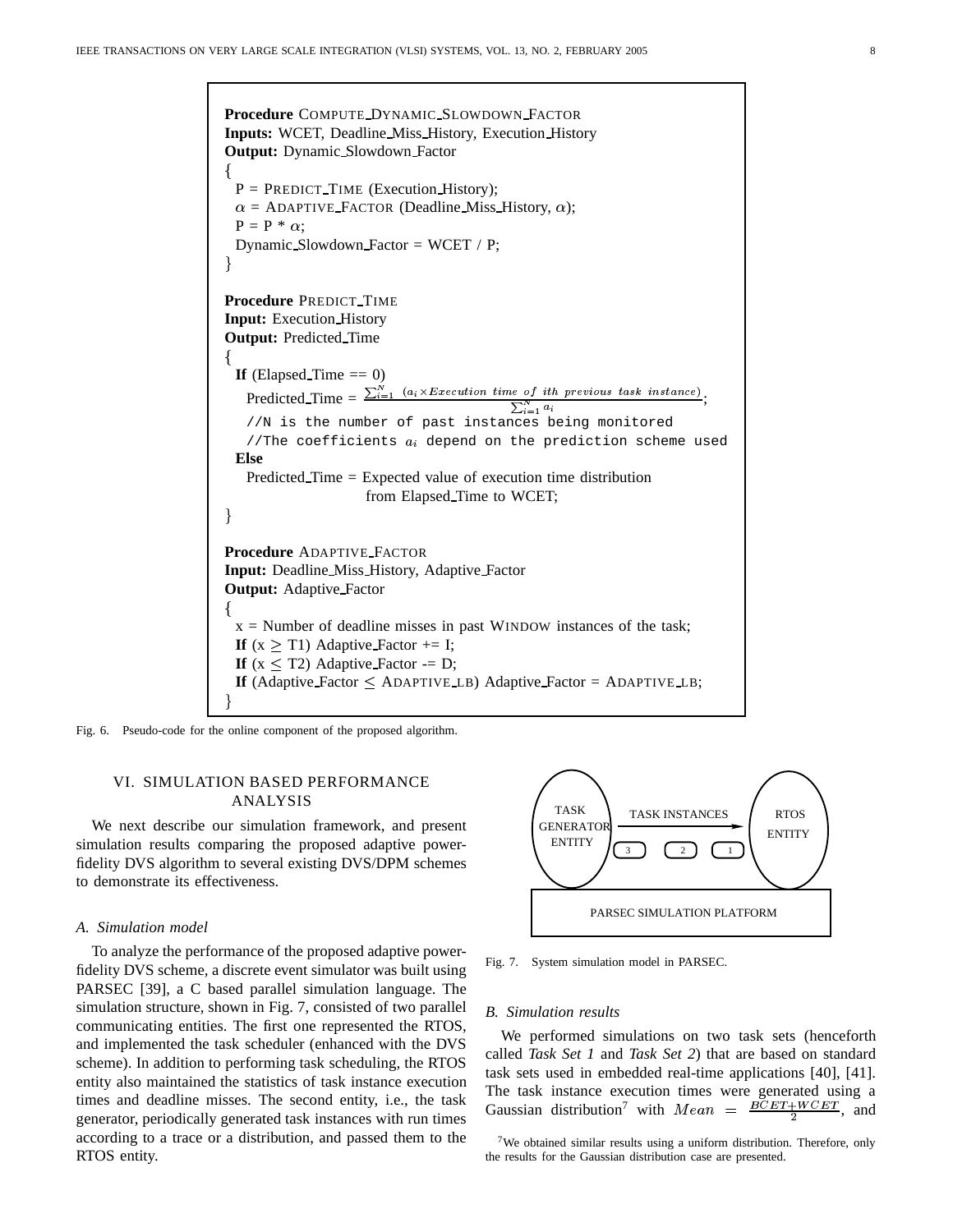

Fig. 8. Energy savings of various DVS/DPM schemes using RM scheduling for (a) Task Set 1 and (b) Task Set 2.



Fig. 9. Deadline miss percentage for the proposed scheme and the PAST/PEG scheme using RM scheduling for (a) Task Set 1, and (b) Task Set 2.

*Standard Deviation* =  $\frac{WCET - BCET}{6}$ . To demonstrate that our technique works even for non-concrete task sets, every task  $i$  was given a random initial phase offset in the interval  $[0, T_i)$ . We performed four experiments on each task set. In the first experiment, only shutdown based DPM was employed, and the supply voltage and frequency were fixed at their maximum values. Next, we implemented the low-power scheduling technique of [18]. This is a WCET based scheme, where DVS is done only when there is a single task remaining to execute. In the third experiment, we implemented the PAST/PEG DVS scheme [4], [8]. Similar to our algorithm, this is a predictive DVS scheme. However, all DVS decisions in the PAST/PEG scheme are purely utilization based. Finally, the proposed adaptive power-fidelity DVS scheme was implemented. The experiments were repeated while varying the BCET from 10% to 100% of the WCET in steps of 10%. For the adaptive the scheme, the following parameter values were used:  $N = 10$ , time beh  $WINDOW = 10, I = 0.05, D = 0.01, T1 = 1, and T2 = 0.$  coupled t

The various parameters are described in Section V.B.3.

Fig. 8 shows the energy savings obtained for the two task sets for each of the above mentioned DVS/DPM schemes. The results are normalized to the case when no DVS/DPM is used. As can be seen in the figure, the proposed adaptive power-fidelity DVS algorithm results in significantly higher energy savings compared to the shutdown, WCET based, and PAST/PEG algorithms. Fig. 9 shows the percentage of deadlines missed by the proposed algorithm, and the PAST/PEG algorithm. The PAST/PEG scheme results in a large number of deadline misses because it takes DVS decisions purely based on processor utilization. As mentioned before, in real-time multi-tasking systems, the schedulability of the task set is only weakly related to the processor utilization. Therefore, the PAST/PEG algorithm results in a significant loss in realtime behavior. The algorithm proposed in this work is tightly coupled to the schedulability analysis of the underlying realtime scheduling scheme used, resulting in far fewer deadline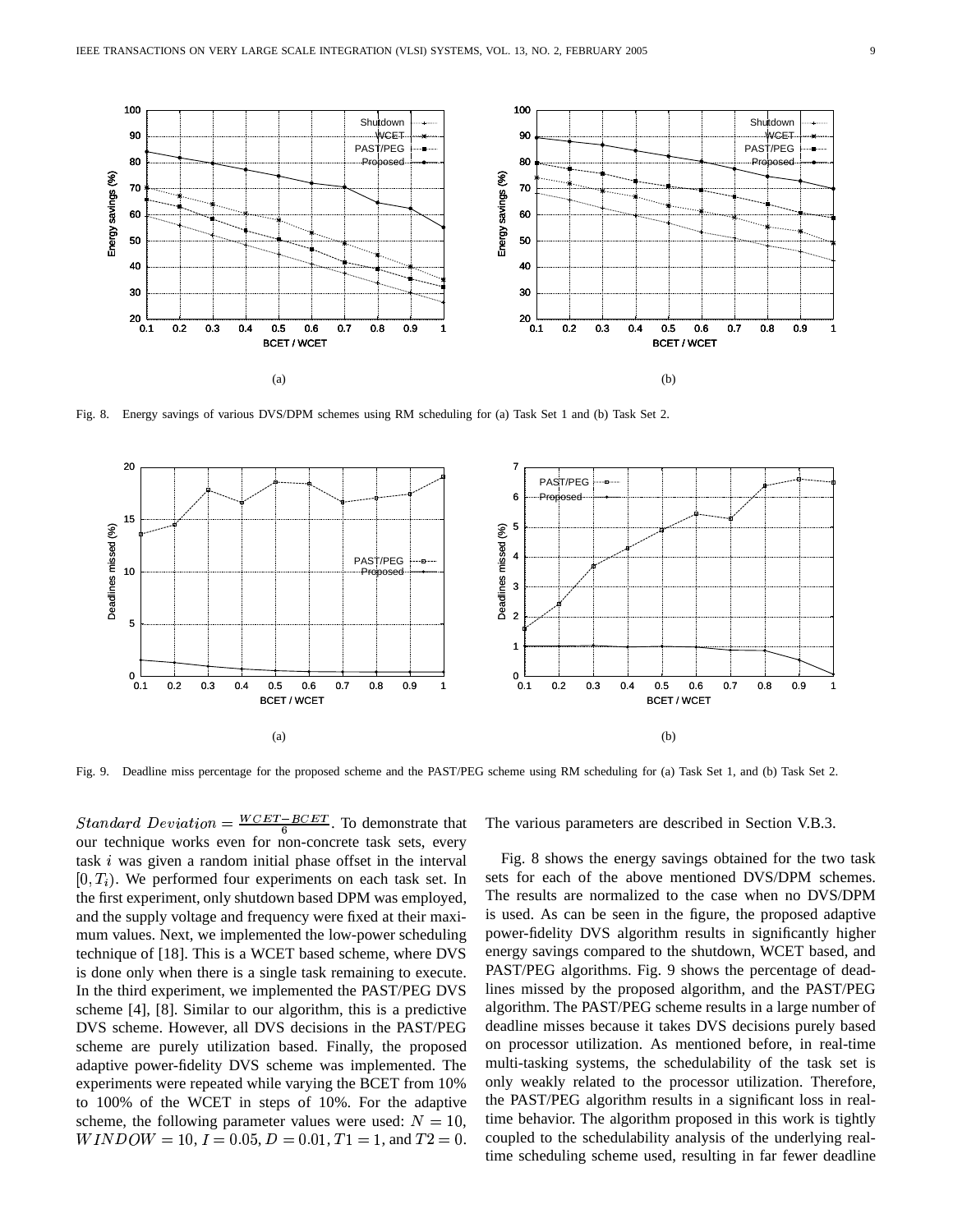

Fig. 10. Impact of the parameter  $ADAPTIVE\_LB$  on (a) Percentage of deadline misses and (b) Energy savings, for Task Set 1.



Fig. 11. Variation of (a) Energy savings and (b) Deadline miss percentage with parameters  $WINDOM$  and  $ADAPTIVE\_LB$  for Task Set 1.

misses, as is evident from Fig. 9.

We performed additional experiments with Task Set 1 to illustrate the adaptive power-fidelity tradeoff that our scheme provides. We ran our algorithm for three different values of the parameter  $ADAPTIVE\_IB$ . Fig. 10(a) and 10(b) show the energy savings and deadline miss percentages, respectively, for  $AD\ \widetilde{APT} \ IV \ \widetilde{E}\_LB \ \in \ \{0.8, 1.0, 1.2\},$  and for a non-adaptive version of our algorithm. From the figures, it is clear that by increasing  $ADAPTIVE$  LB, one can trade-off energy savings for fewer deadline misses. Such an adaptive scheme enhances the system's energy-scalability. For example, as the battery drains out,  $ADAPTIVE\_LB$  can be decreased, thereby gradually degrading the system's fidelity. Fig.  $11(a)$  and  $11(b)$ plot the energy savings and deadline misses as a function of the parameters  $ADAPTIVE\_\_IB$  and  $WINDOW$ , for a  $\frac{BCET}{WGET}$  $\frac{BCET}{WCET}$  = 0.5. It is evident that as  $ADAPTIVE\_\_IB$ increases, the energy savings decrease, and the deadline misses increase. As the window size increases, the energy savings

decrease and the deadline misses decrease. Also, note that choosing a very low value for  $ADAPTIVE\_{LB}$  is not very energy efficient. This is because, the large number of missed deadlines cause the voltage to be increased very frequently in response, lowering the energy savings obtained. In order to clearly show the energy-fidelity tradeoff, we have plotted the energy savings vs. the deadline miss percentage in Fig. 12 for  $WINDOW = 10$  and different values of  $AD\overrightarrow{APTIVE}$  LB. As can be seen in Fig. 12, a value of 0.8 for  $ADAPTIVE\_{LB}$  seems to yield the maximum energy savings, for this particular task set.

# VII. IMPLEMENTATION

 $IVE\_{LB}$  fidelity technique through simulations, we also evaluated its In addition to validating the proposed adaptive powerperformance by implementing it in an RTOS running on a variable voltage hardware platform. In this section, we first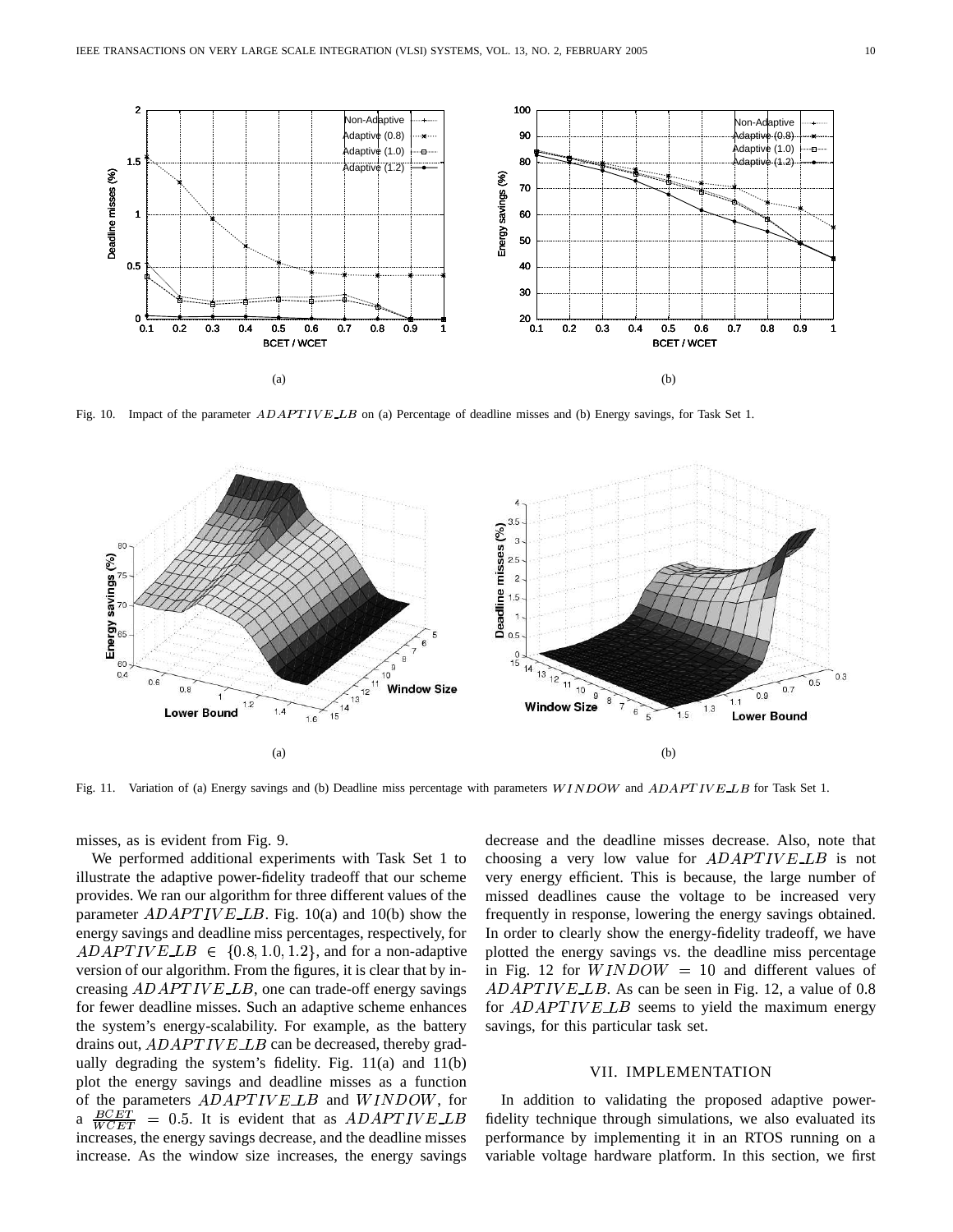

Fig. 12. Energy savings vs. Deadline misses for  $WINDOW = 10$  and various values of  $ADAPTIVE\_{LB}$  for Task Set 1.

give a brief overview of a structured software architecture that we have developed to facilitate application-RTOS interaction for effective energy management. Then, we describe our implementation in detail, and present measured results that demonstrate the effectiveness of our DVS algorithms.

## *A. Software architecture*

We view the notion of power awareness in the application and OS as a capability that enables a continuous dialog between the application, the OS, and the underlying hardware. This dialog establishes the functionality and performance expectations (or even contracts, as in the real-time sense) within the available energy constraints. A well structured software architecture is necessary for realizing this notion of power awareness. The power aware software architecture (PASA) [42], [43] that we have developed is composed of two software layers and the RTOS kernel. One layer is an API that interfaces applications with the OS, and the second layer makes power related hardware knobs available to the OS. Both layers interface to various OS services as shown in Fig. 13(a). The API layer is separated into two sub-layers. The Power Aware Application Programmer Interface (PA-API) sub-layer provides power management functions to the applications, while the other sub-layer, the Power Aware Operating System Layer (PA-OSL) provides access to existing and modified OS services. Active entities that are not implemented within the RTOS kernel should be implemented at this layer (e.g., threads created to assist the OS in DVS/DPM, such as a thread responsible for killing other threads whose deadlines were missed). The modified RTOS and the underlying hardware are interfaced using a Power Aware Hardware Abstraction Layer (PA-HAL). The PA-HAL gives the OS access to the power related hardware knobs while abstracting out the details of the underlying hardware platform.

# *B. Experimental setup*

Using the PASA presented above, the proposed adaptive power-fidelity DVS algorithm has been incorporated into the eCos operating system, an open source RTOS from Red-Hat

TABLE III FREQUENCY-VOLTAGE PAIRS FOR THE INTEL XSCALE PROCESSOR USED IN OUR IMPLEMENTATION

| Clock Frequency (MHz) | Supply Voltage (V) |
|-----------------------|--------------------|
| 733                   | 1.5                |
| 666                   | 1.4                |
| 600                   | 1.3                |
| 533                   | 1.25               |
| 466                   | 1.2                |
| 400                   | 11                 |
| 333                   |                    |

Inc. eCos was ported to an 80200 Intel Evaluation Board [44], which is an evaluation platform based on the XScale processor. The processor supports nine frequency levels ranging from 200MHz to 733MHz. However, two of them (200MHz and 266MHz) cannot be used in the 80200 board due to limitations in the clock generation circuitry [7]. In addition, the processor supports three different low power modes: IDLE, DROWSY, and SLEEP. The SLEEP mode results in maximal power savings, but requires a processor reset in order to return to the ACTIVE mode. The IDLE mode, on the other hand, offers the least power savings but only requires a simple external interrupt to wake the processor up. We use the IDLE mode in our experiments due to its simple implementation.

Like most RTOSs, eCos requires a periodic interrupt to keep track of the internal OS tick, responsible for the notion of timing within the system. In the 80200 board, the only source of such an interrupt is the internal XScale performance counter interrupt. However, the interrupt is internal to the processor, and therefore cannot wake it up from the IDLE mode. To overcome this problem, we used a source of external interrupts to wake up the processor. The interrupt pin of the processor is connected to an Altera FPGA board, which generates periodic interrupts to wake up the processor. The period of the external interrupt is made equal to that of the smallest time period task to ensure that the processor is not woken up unnecessarily. The experimental setup, consisting of the XScale board, the MAXIM DC-DC converter board, the FPGA, and some interface circuitry is shown in Fig. 13(b).

*1) Variable voltage supply:* The variable voltage supply consists of a MAXIM 1855 DC-DC converter board, and some interface circuitry implemented using a PLD. When a voltage change is required, the processor sends a byte through the peripheral bus of the 80200 board to the interface circuitry which acts as an addressable latch. The outputs of this latch are connected to the digital inputs of the Maxim variable supply board. These inputs determine the output supply voltage of the Maxim board, which is fed back to the processor core. For the experiments, the system was configured to run at supply voltages from 1.0V to 1.5V and corresponding frequencies from 333 MHz to 733 MHz. The frequency-voltage pairs are listed in Table III. The frequency is changed using the XScale's internal registers.

*2) Power measurement setup:* We used a National Instruments Data Acquisition (DAQ) board to measure the power consumption. We isolated the power supply to the processor from the rest of the board, and measured the power consumed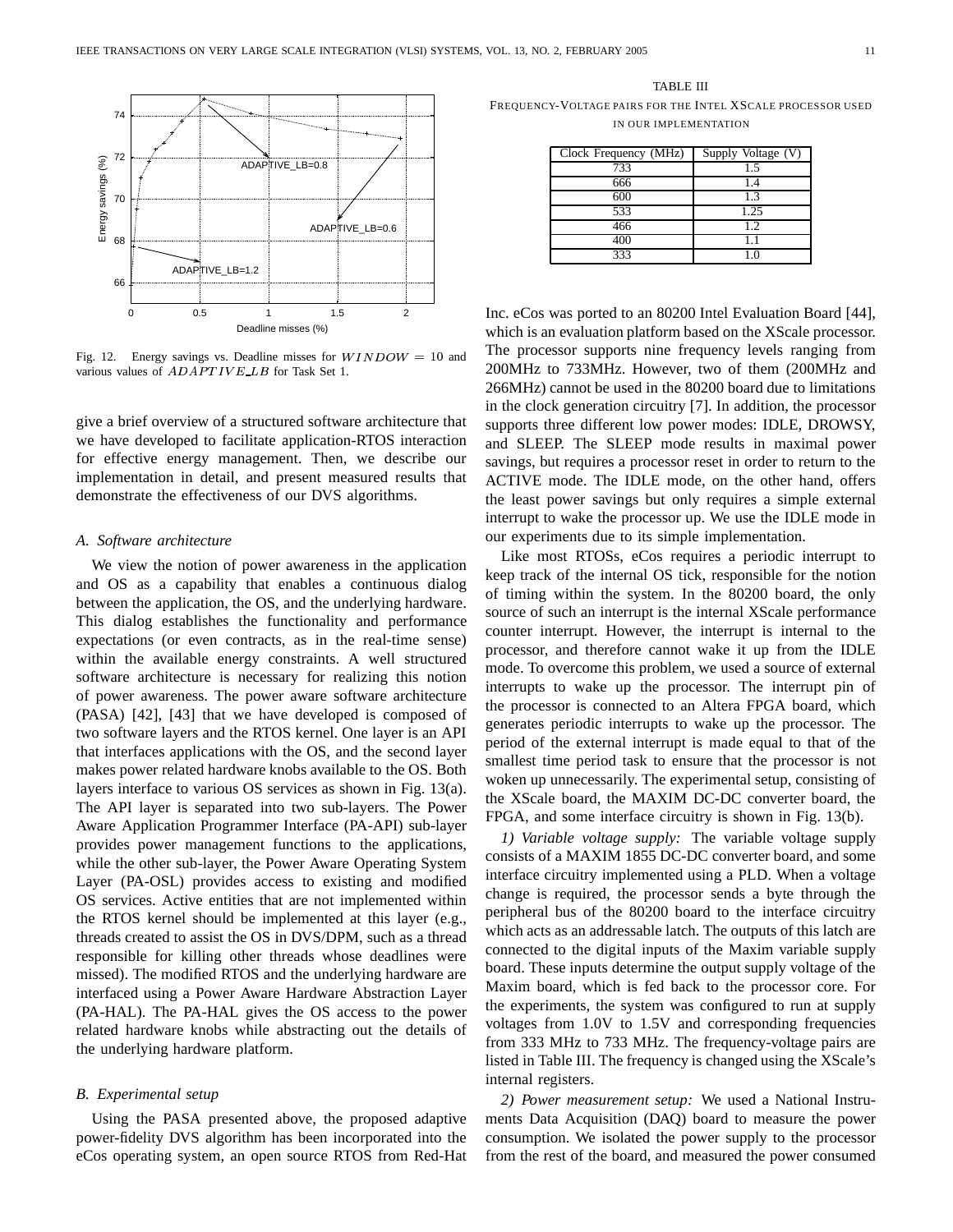



Fig. 13. (a) Power aware software architecture, and (b) Our experimental setup. The XScale board is on the top left, the Maxim board on the top right, and the FPGA board, which generates interrupts, is on the bottom right side. On the bottom left is a bread board with interconnections to trigger the DAQ board.

by the processor alone. For this purpose, we used a currentsense resistor (0.02 ohm) and sampled the voltage drop across it at a high sampling rate to obtain the instantaneous current drawn by the processor. We computed the energy consumption by integrating the product of the instantaneous supply voltage and current consumption over the interval of interest. The DAQ board was triggered by pulling signals out of the peripheral bus of the 80200 board to synchronize the power measurements with the task execution.

## *C. Experimental procedure and results*

We implemented and compared three different DVS/DPM schemes, (i) shutdown based DPM, (ii) a non-adaptive version of the proposed algorithm, and (iii) the complete adaptive power-fidelity tradeoff DVS algorithm. As a baseline for comparison, we also conducted an experiment without any DVS/DPM. The following parameter values were used for net the adaptive scheme,  $T_1 = 2, T_2 = 0, WINDOW = 10,$  wake up str  $I = 0.1$ , and  $D = 0.05$ . We used two values (0.95 and 0.85) for  $ADAPTIVE\_\_IB$ . We did not explore optimal choices for these parameters. Rather, our goal was to demonstrate the effectiveness of our algorithm by implementing it on a real system.

We used three different applications in our experiments: (i) an MPEG2 decoder, (ii) an ADPCM speech encoder, and (iii) a floating point FFT algorithm. Note that these applications run concurrently in the system. Each application executes as an eCos thread, and is scheduled using the RM priority assignment scheme. We profiled the execution time of each application for different input data to collect WCET statistics. For the MPEG2 decoder, different files were decompressed, and the WCET was measured separately for each one of them. The original FFT algorithm computes a fixed number (1024) of FFTs in one execution. In order to increase the variability in execution time, we also implemented a version of the FFT algorithm that computes a random number (obtained using a Gaussian distribution) of FFTs in each execution. Table IV shows the characteristics of the applications used. The WCET of each application instance was measured with the processor running at maximum frequency. The standard deviation is also given in Table IV to show the variability in the execution times for each application. We built three different task sets using these applications. The task sets, their component tasks, and the individual task characteristics are listed in Table V. The static slowdown factor is also listed for each task.

All the DVS/DPM algorithms shutdown the processor as soon as it becomes idle. The processor is woken up when the next external interrupt arrives. A limitation of the processor wake up strategy for our current testbed requires us to make all task periods a multiple of the highest-rate task. Thus, whenever the processor is woken up there is useful work to be done. This limitation could be eliminated through the use of a programmable interrupt generator. Further, note that this is not a limitation of the DVS algorithm or the software architecture itself. The static slowdown factors used by the proposed DVS algorithm are maintained in a table that is internal to eCos. Each task type is associated with a static factor, which is computed during system initialization. The dynamic and adaptive factors are maintained in a table of task instances. The task type table also contains a specified number (10 in our case) of execution times of previous task instances. The eCos kernel has full access to these tables. When a context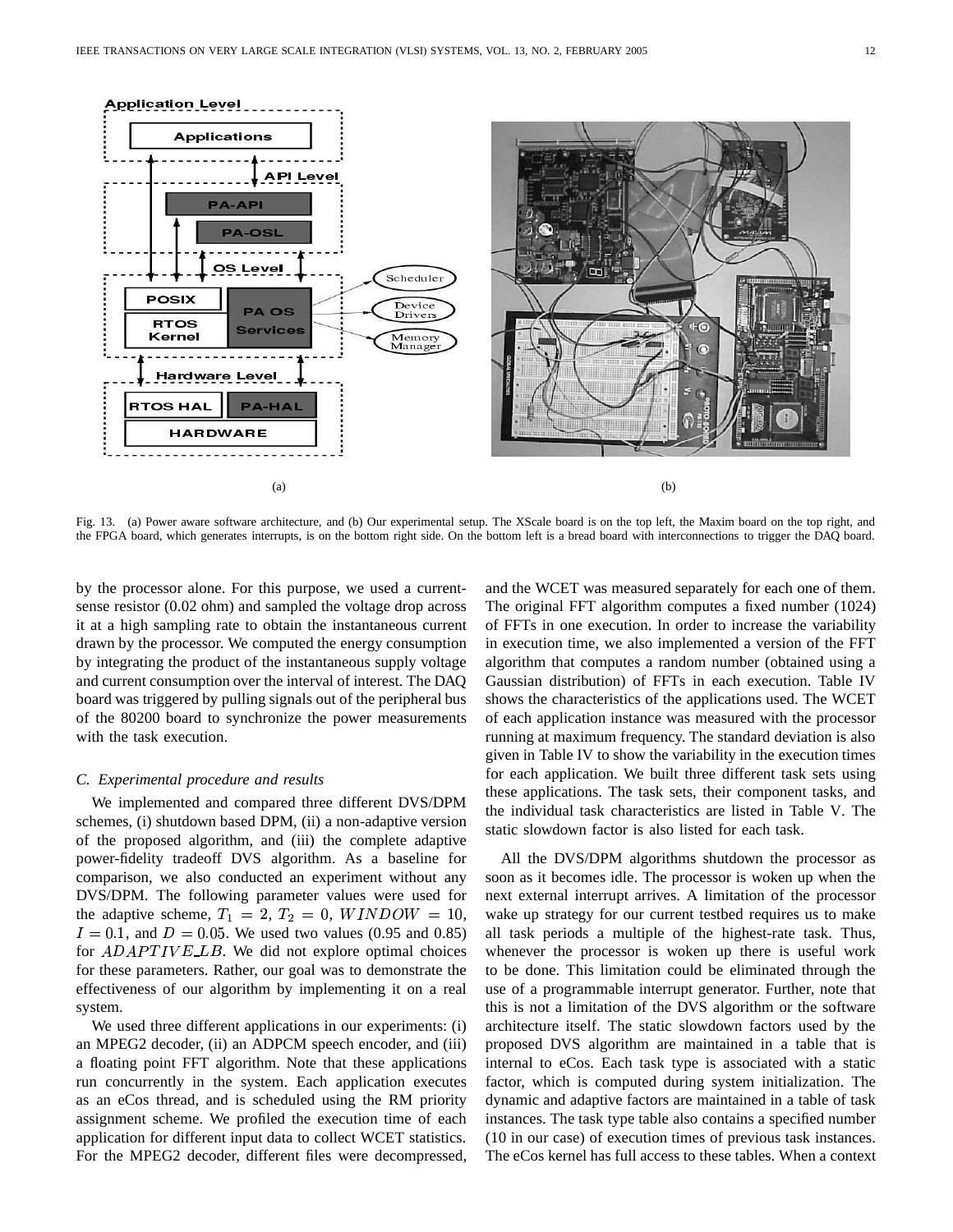## TABLE IV

APPLICATIONS USED IN THE EXPERIMENTS. T1 AND T2 BOTH PERFORM MPEG DECODING, BUT ON DIFFERENT FILES.

| Task           | Application              | WCET at max. frequency $(\mu s)$ | Std. Dev. |
|----------------|--------------------------|----------------------------------|-----------|
| T1             | $MPEG2$ (wg_gdo_1.mpg)   | 30700                            | 3100      |
| T <sub>2</sub> | $MPEG2$ (wg $cs_1.mpg$ ) | 26300                            | 2100      |
| T3             | <b>ADPCM</b>             | 9300                             | 3300      |
| T <sub>4</sub> | FFT                      | 15900                            |           |
| T5             | FFT (Gaussian dist.)     | 13600                            | 800       |

#### TABLE V

TASK SETS USED IN THE EXPERIMENTS. EACH TASK SET IS COMPRISED OF THREE TASKS.

| Task Set | Component Task | WCET $(\mu s)$ | Time Period $(\mu s)$ | Deadline $(\mu s)$ | Static Slowdown Factor |
|----------|----------------|----------------|-----------------------|--------------------|------------------------|
|          | T2             | 26300          | 40000                 | 40000              | 0.9495                 |
| A        | T3             | 9300           | 80000                 | 80000              | 0.9495                 |
|          | T4             | 15900          | 120000                | 120000             | 0.9495                 |
|          | T1             | 30700          | 47000                 | 47000              | 0.8979                 |
| B        | T3             | 9300           | 94000                 | 94000              | 0.8979                 |
|          | T4             | 15900          | 141000                | 141000             | 0.8979                 |
|          | Τ1             | 30700          | 45000                 | 45000              | 0.9207                 |
|          | T3             | 9300           | 90000                 | 90000              | 0.9207                 |
|          | T5             | 13600          | 135000                | 135000             | 0.9207                 |

### TABLE VI

EXPERIMENTAL RESULTS FOR TASK SET A. THE TOTAL NUMBER OF TASK INSTANCES IS 415,207, AND 138 FOR TASKS T2, T3, AND T4 RESPECTIVELY.

| DVS/DPM scheme used | Energy $(J)$ | Power (W) | Ratio | No. of deadlines missed (T2/T3/T4) |
|---------------------|--------------|-----------|-------|------------------------------------|
| No DVS/DPM          | 39.085       | 0.779     |       | 0/0/0                              |
| Shutdown            | 31.504       | 0.628     | 0.80  | 0/0/0                              |
| Non-adaptive        | 28.496       | 0.568     | 0.72  | 1/1/2                              |
| Adaptive (0.95)     | 26.581       | 0.527     | 0.68  | 3/2/1                              |
| Adaptive (0.85)     | 25.251       | 0.502     | 0.64  | 3/1/4                              |

## TABLE VII

EXPERIMENTAL RESULTS FOR TASK SET B. THE TOTAL NUMBER OF TASK INSTANCES IS 130,65, AND 43 FOR TASKS T1, T3, AND T4, RESPECTIVELY.

| DVS/DPM scheme used | Energy $(J)$ | Avg. Power $(W)$ | Ratio | No. of deadlines missed $(T1/T3/T4)$ |
|---------------------|--------------|------------------|-------|--------------------------------------|
| No DPM              | 12.546       | 0.798            |       | 0/0/0                                |
| Shutdown            | 11.265       | 0.716            | 0.89  | 0/0/0                                |
| Non-adaptive        | 9.811        | 0.624            | 0.78  | 1/0/1                                |
| Adaptive (0.95)     | 9.795        | 0.623            | 0.78  | 1/0/1                                |
| Adaptive $(0.85)$   | 8.828        | 0.562            | 0.70  | 1/1/31                               |

switch occurs, the various tables are updated, and the voltage and frequency of the processor are adjusted.

The energy consumption, average power consumption, and number of deadline misses for the three task sets, under various DPM/DVS schemes, are shown in Tables VI, VII, and VIII. The column titled *Ratio* gives the energy consumption normalized to the case when no DVS/DPM is used. For the adaptive algorithm, the number in parentheses in the column *DVS/DPM* scheme used represents the value of *ADAPTIVELB*. As super expected, the energy savings increase as this parameter decreases, at the cost of more deadline misses. These results indicate that the proposed adaptive power-fidelity DVS algorithm does indeed result in considerable energy savings at the cost of a small number of missed deadlines.

# VIII. SUMMARY AND FUTURE WORK

This paper presented an RTOS directed DVS scheme to reduce energy consumption in wireless embedded systems. A key feature of the proposed technique is that it yields an adaptive tradeoff between energy consumption and system fidelity. The proposed algorithm exploits low processor utilization, instance to instance variation in task execution times, and tolerance to missed deadlines of wireless systems to achieve this tradeoff. The technique has been incorporated into the eCos RTOS, and an energy efficient software architecture has been developed that facilitates application aware power management by enabling a dialog between the application and the RTOS. Involving the application in DVS/DPM can yield significant benefits. In many cases, the execution time is a superposition of several distinct distributions corresponding to different operating modes or distinct values of data. For example, a multiplier takes lesser time to compute its output if the operands are powers of two. Another example is an MPEG decoder whose histogram of run times has three distinct peaks corresponding to P, I and F frames. In such cases, an intelligent task can provide feedback to the OS in the form of a hint on the distribution of run times after the data values are known. As part of future work, we plan to investigate the energy reduction potential of such interactions in detail.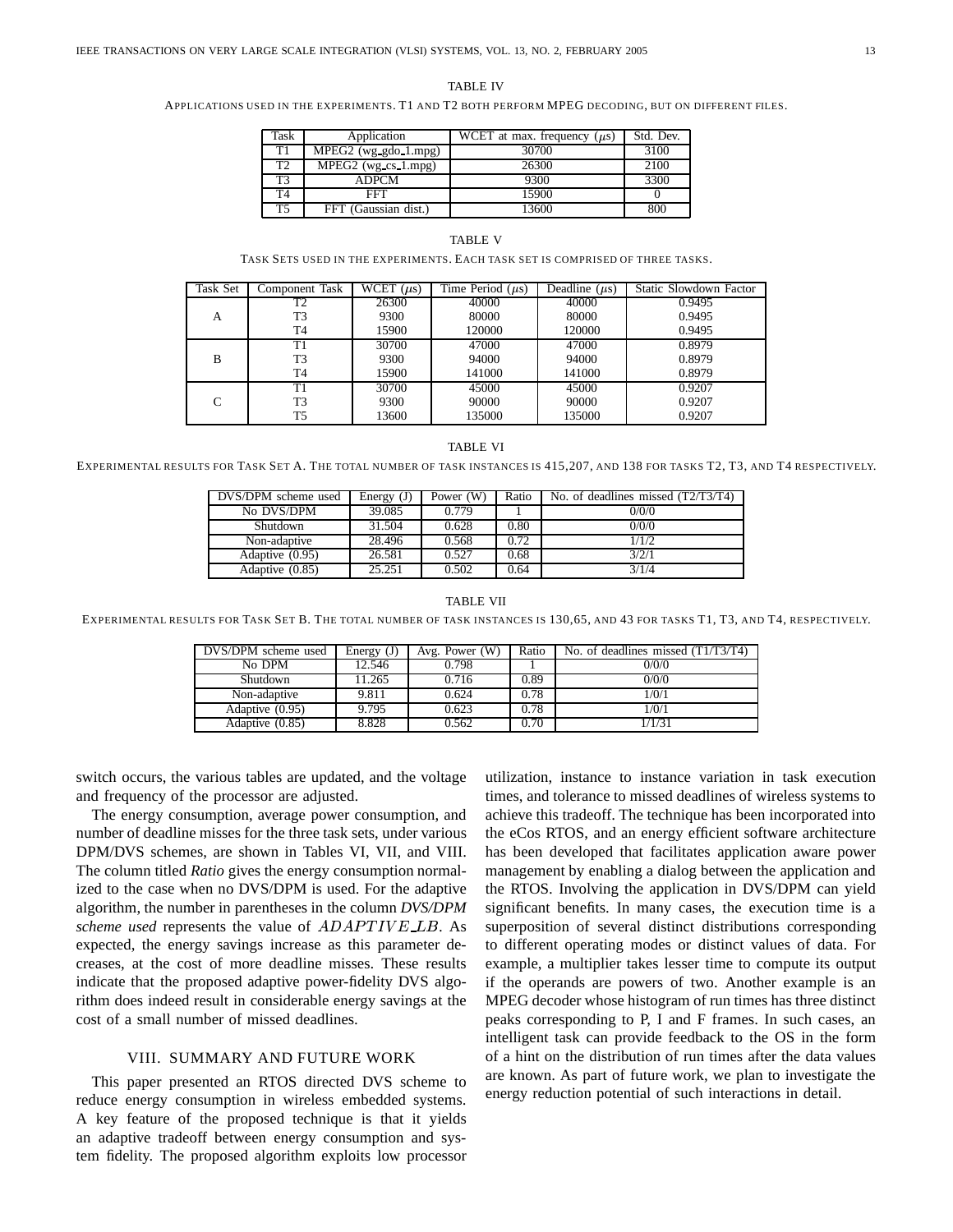## TABLE VIII

EXPERIMENTAL RESULTS FOR TASK SET C. THE TOTAL NUMBER OF TASK INSTANCES IS 130, 65, AND 43 FOR TASKS T1, T3, AND T5, RESPECTIVELY.

| DPM Scheme Used | Energy $(J)$ | Avg. Power (W) | Ratio | No. of deadlines missed (T1/T3/T5) |
|-----------------|--------------|----------------|-------|------------------------------------|
| No DPM          | 13.080       | 0.838          |       | 0/0/0                              |
| Shutdown        | 12.342       | 0.772          | 0.94  | 0/0/0                              |
| Non-adaptive    | 10.892       | 0.693          | 0.83  | 0/1/18                             |
| Adaptive (0.95) | 10.958       | 0.697          | 0.83  | 0/1/18                             |
| Adaptive (0.85) | 9.990        | 0.637          | 0.76  | 11/16/32                           |

## **REFERENCES**

- [1] A. P. Chandrakasan and R. W. Brodersen, *Low Power CMOS Digital Design*. Kluwer Academic Publishers, Norwell, MA, 1996.
- [2] A. Raghunathan, N. K. Jha, and S. Dey, *High-level Power Analysis and Optimization*. Kluwer Academic Publishers, Norwell, MA, 1998.
- [3] L. Benini and G. De Micheli, *Dynamic Power Management: Design Techniques and CAD Tools*. Kluwer Academic Publishers, Norwell, MA, 1997.
- [4] T. A. Pering, T. D. Burd, and R. W. Brodersen, "The simulation and evaluation of dynamic voltage scaling algorithms", in *Proc. ACM ISLPED*, pp. 76–81, 1998.
- [5] Y. -T. S. Li and S. Malik, "Performance analysis of embedded software using implicit path enumeration", *IEEE Trans. on CAD*, vol. 16, iss. 12, pp. 1477-1487, December, 1997.
- [6] eCos real-time OS (http://www.redhat.com/embedded/ technologies/ecos).
- [7] Intel XScale microarchitecture (http://developer.intel.com/ design/xscale/).
- [8] D. Grunwald, et al., "Policies for dynamic clock scheduling", in *Proc. ACM Symp. on OSDI*, pp. 73–86, 2000.
- [9] M. B. Srivastava, A. P. Chandrakasan, and R. W. Brodersen, "Predictive system shutdown and other architectural techniques for energy efficient programmable computation", *IEEE Transactions on VLSI Systems*, vol. 4, no. 1, pp. 42–55, March 1996.
- [10] C. Hwang and A. Hu, "A predictive system shutdown method for energy saving of event driven computation", in *Proc. IEEE ICCAD*, pp. 28–32, 1997.
- [11] T. Simunic, L. Benini, P. Glynn, and G. De Micheli, 'Dynamic power management for portable systems", in *Proc. ACM MOBICOM*, pp. 11– 19, 2000.
- [12] L. Benini, A. Bogliolo, and G. De Micheli, "A survey of design techniques for system-level dynamic power management", *IEEE Trans. on VLSI Systems*, vol. 8, iss. 3, pp. 299–316, June 2000.
- [13] M. Weiser, B. Welch, A. Demers, and S. Shenker, "Scheduling for reduced CPU energy", in *Proc. ACM Symp. on OSDI*, pp.13–23, 1994.
- [14] K. Govil, E. Chan, and H. Wasserman, 'Comparing algorithms for dynamic speed-setting of a low-power CPU", in *Proc. ACM MOBICOM*, pp. 13–25, 1995.
- [15] F. Yao, A. Demers, and S. Shenker, "A scheduling model for reduced CPU energy", in *Proc. Annual Symp. on Foundations of Computer Science*, pp.374–382, 1995.
- [16] I. Hong, M. Potkonjak, and M. B. Srivastava, 'On-line scheduling of hard real-time tasks on variable voltage processors", in *Proc. IEEE ICCAD*, pp.653–656, 1998.
- [17] T. Ishihara and H. Yasuura, 'Voltage scheduling problem for dynamically variable voltage processors", in *Proc. ACM ISLPED*, pp.197–202, 1998.
- [18] Y. Shin and K. Choi, 'Power conscious fixed priority scheduling for hard real-time systems", in *Proc. IEEE/ACM DAC*, pp. 134–139, 1999.
- [19] T. D. Burd, T. A. Pering, A. J. Stratakos, and R. W. Brodersen, "A dynamic voltage scaled microprocessor system", *IEEE Journal of Solid-State Circuits*, vol. 35, iss. 11, pp. 1571–1580, November 2000.
- [20] T. A. Pering, T. D. Burd, and R. W. Brodersen, "Voltage scheduling in the lpARM microprocessor system", in *Proc. ACM ISLPED*, pp. 96–101, 2000.
- [21] A. Manzak and C. Chakrabarty, "Variable voltage task scheduling for minimizing energy or minimizing power", in *Proc. IEEE ICASSP*, pp. 3239–3242, 2000.
- [22] C. M. Krishna and Y. H. Lee, "Voltage-clock-scaling adaptive scheduling techniques for low power in hard real-time systems", in *Proc. IEEE RTAS*, pp. 156–165, 2000.
- [23] P. Pillai and K. G. Shin, "Real-time dynamic voltage scaling for low power embedded operating systems", in *Proc. ACM Symposium on Operating Systems Principles*, pp. 89–102, 2001.
- [24] F. Gruian,"Hard real-time scheduling for low energy using stochastic data and DVS processor", in *Proc. ACM ISLPED*, pp. 46–51, 2001.
- [25] J. Pouwelse, K. Langendoen, and H. Sips, "Energy priority scheduling for variable voltage processors", in *Proc. ACM ISLPED*, pp. 28–33, 2001.
- [26] J. Luo and N. K. Jha, "Power conscious joint scheduling of periodic task graphs and aperiodic tasks in distributed real-time embedded systems", in *Proc. IEEE ICCAD*, pp. 357–364, 2000.
- [27] J. Luo and N. K. Jha, "Battery aware static scheduling for distributed real-time embedded systems", in *Proc. ACM/IEEE DAC*, pp. 444–449, 2001.
- [28] D. Zhu, R. Melhem, and B. Childers, "Scheduling with dynamic voltage/speed adjustment using slack reclamation in multi-processor real-time systems", in *Proc. IEEE RTSS*, pp. 95–105, 2001.
- [29] N. K. Jha, "Low power system scheduling and synthesis", in *Proc. IEEE ICCAD*, pp. 259–263, 2001.
- [30] C. L. Liu and J. W. Layland, 'Scheduling algorithms for multiprogramming in a hard real time environment", *Journal of ACM*, vol. 20, pp. 46- 61, January 1973.
- [31] M. R. Garey and D. S. Johnson, *Computers and Intractability: A guide to the theory of NP-Completeness*. W. H. Freeman and Company, San Fransisco, CA, 1979.
- [32] I. Hong, G. Qu, M. Potkonjak, and M. B.Srivastava, "Synthesis techniques for low-power hard real-time systems on variable voltage processors", in *Proc. IEEE RTSS*, pp. 178–187, 1998.
- [33] A. Sinha and A. P. Chandrakasan, "Jouletrack: A web based tool for software energy profiling", in *Proc. IEEE/ACM DAC*, pp. 220–225, 2001.
- [34] J. L. W. V. Jensen, "Sur les fonctions convexes et les inegalites entre les valeurs moyennes", *Acta Math.*, vol. 30, pp. 175–193, 1906.
- [35] W. Namgoong and T. H. Meng, "A high-efficiency variablevoltage CMOS dynamic dc-dc switching regulator", in *Proc. IEEE ISSCC*, pp.380-381, 1997.
- [36] V. Gutnik and A. .P. Chandrakasan, 'Embedded power supply for lowpower DSP", *IEEE Trans. on VLSI Systems*, vol.5, no.4, pp.425–435, December 1997.
- [37] Intel StrongARM processors (http://developer.intel.com/ design/strong/).
- [38] A. Burns and A. Welling, *Real-Time Systems and their Programming Languages*. International Computer Science Series. Addison-Wesley, 1989.
- [39] PARSEC parallel simulation language (http://pcl.cs.ucla. edu/projects/parsec/).
- [40] A. Burns, K. Tindell, and A. Wellings, "Effective analysis for engineering real-time fixed priority schedulers", *IEEE Trans. on Software Engineering*, vol.21, pp.475-480, May 1995.
- [41] N. Kim, M. Ryu, S. Hong, M. Saksena, C. Choi, and H. Shin, "Visual assessment of a real time system design: a case study on a CNC controller", in *Proc. IEEE RTSS*, pp. 300–310, 1996.
- [42] C. Pereira, V. Raghunathan, S. Gupta, R. Gupta, and M. Srivastava, "A Software Architecture for Building Power Aware Real Time Operating Systems", Tech. Report #02-07, University of California, Irvine, March, 2002.
- [43] Power Aware Distributed Systems project, UC Los Angeles and UC, Irvine (http://www.ics.uci.edu/˜cpereira/pads).
- [44] Intel 80200 Evaluation Board (http://developer.intel.com/ design/xscale/).